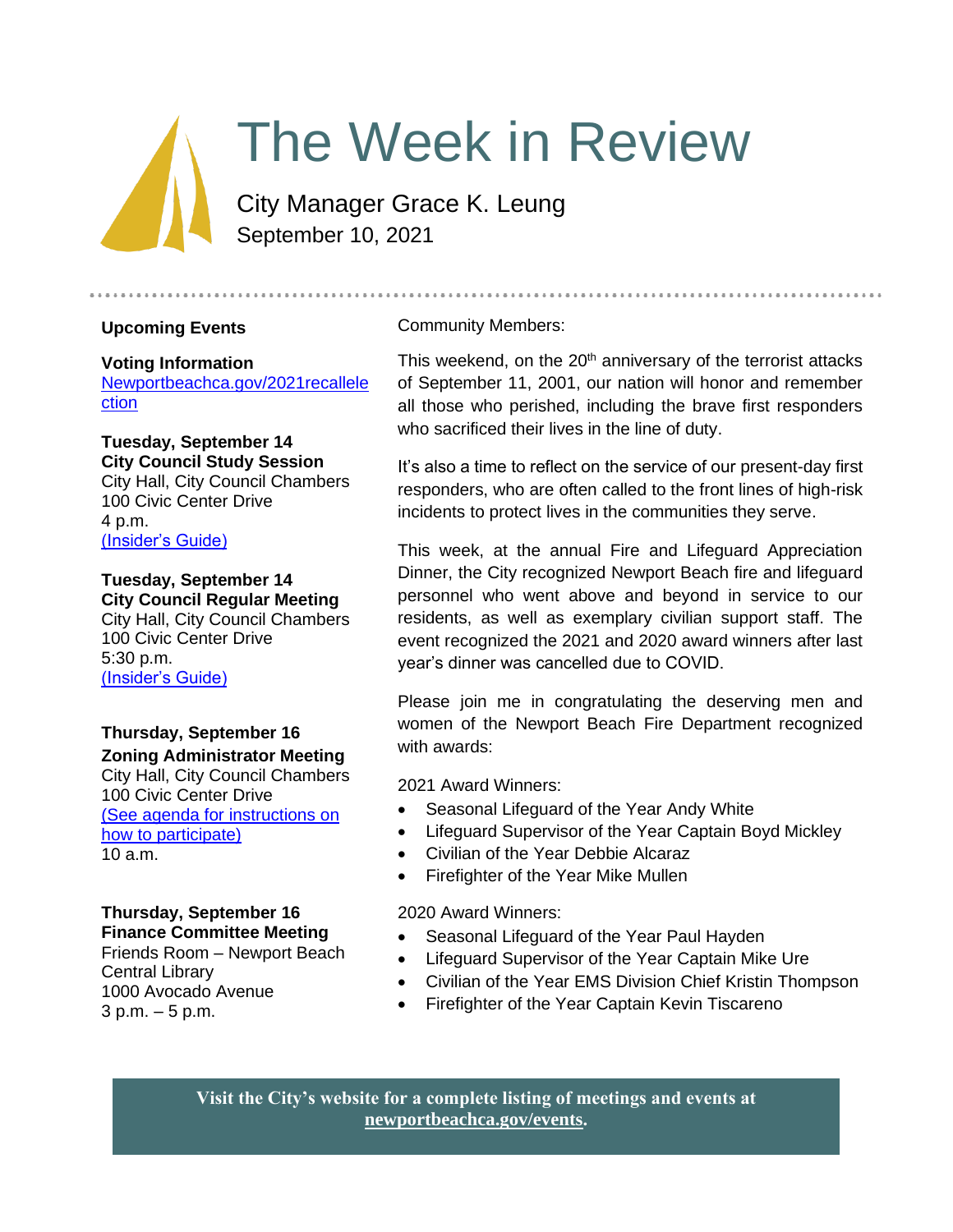Live Saving Award:

• Captain Adam Novak, Engineer Keith Hedenberg, Firefighter/Paramedic Drew Kaford, and Lifeguard Battalion Chief Brian O'Rourke for a May 24, 2021 ocean rescue of three teenage girls.

Medal of Valor:

• Captain Cameron Hutzler, Firefighter/Paramedic Kelly Conte, Firefighter/Paramedic John Kluve, Firefighter/Paramedic Joel Chidley, Engineer Oscar Dykesten, and Engineer Keith Hedenberg for service in the March 11, 2021 Dover Drive fire and rescue.

#### **COVID-19 Cases in Newport Beach**

As of September 9, the total cumulative number of COVID-19 cases in Newport Beach was 4,783, an increase of 112 cases from September 2. The total number of cases in Orange County as of September 9 was 289,235, an increase of 2,699 cases from September 2. The number of recovered COVID-19 patients countywide as of September 9 was 271,344. These figures are provided to Orange County by the California Department of Public Health. The County's daily, weekday update of COVID-19 case information is [available at this link.](https://ochca.maps.arcgis.com/apps/dashboards/cc4859c8c522496b9f21c451de2fedae) For those seeking vaccination options, please visit the HCA page [at](https://occovid19.ochealthinfo.com/covid-19-vaccine-distribution-channels)  [this link.](https://occovid19.ochealthinfo.com/covid-19-vaccine-distribution-channels)

#### **Homelessness Update**

- City Net completed Vulnerability Index Intake Assessments for a mother and minor daughter experiencing homelessness in Newport Beach. The Vulnerability Index is used to screen clients to determine proper placement in the County's Continuum of Care system. Some assessment factors include age, health issues, and length of time being unsheltered. Case managers will follow up with the clients to provide housing assessments and prepare documentation for housing.
- City Net completed two housing assessments with people enrolled in their services. One person began the relocation process to rejoin his family.
- Three people experiencing homelessness in Newport Beach were enrolled into City Net services. City Net case managers ordered identifying documents for them, such as birth certificates and Social Security cards.
- City Net provided notary service for a client through the Helping Hands Ministry at Our Lady Queen of Angels Church.
- City Net enrolled a client into Cal Fresh benefits and updated his Medi-Cal account.
- City Net transported a client to the Veteran's Administration campus for a mental health appointment.
- Staff continues to provide food gift cards, support, and case management to a person sheltering in a motel while she awaits placement into permanent, supportive housing.

To donate to those experiencing homelessness in Newport Beach, please visit our Good Giving [Program web page.](https://newportbeachca.gov/trending/community-issues/homelessness/how-you-can-help)

#### **Concrete Alley and Street Replacement Project**

Now that the summer break has officially ended, the Concrete Alley and Street Replacement project has re-started and is now underway. The earlier phases of this project were completed prior to the start of the summer which included reconstructing the alleys within Assessment District No. 117 in Corona del Mar. These alleys were in need of replacement following the utility undergrounding project that left asphalt concrete trenches and patches throughout the alleys.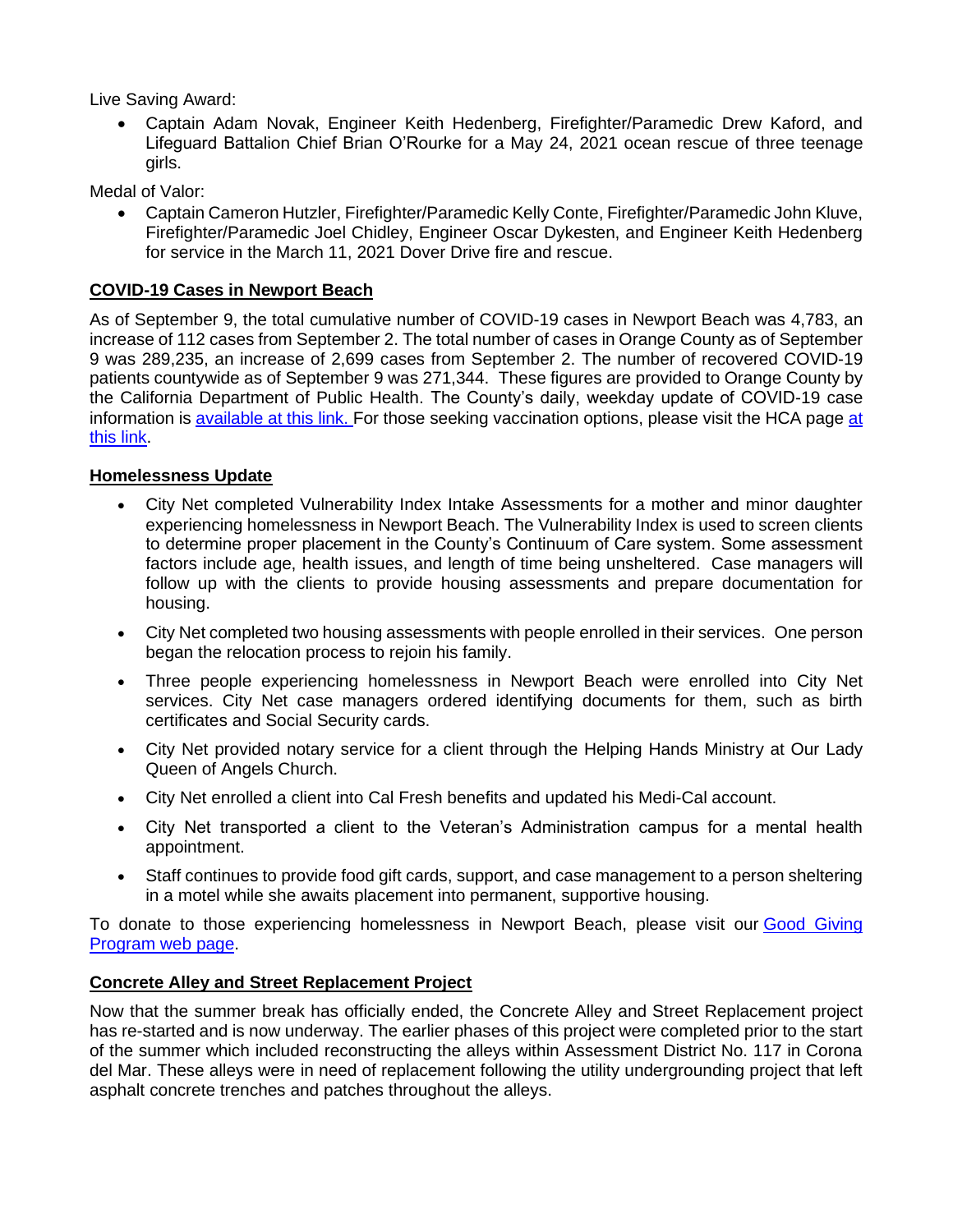The final phases of this Public Works project include reconstructing alleys and streets on the Balboa Peninsula that have been affected by recent water infrastructure improvements. The City's contractor, S&H Civilworks, re-started the project on Tuesday, September 7, and is expected to substantially complete the project by November 2021.

#### **Labor Day Weekend Maintenance Activities**

Public Works and Utilities Department crews worked together in the early mornings of the holiday weekend to keep our piers, beaches, plazas, and streets maintained for our residents and visitors. Activities included removing trash, emptying refuse containers, and removing graffiti and stickers.

Additionally, as part of a recently approved increase in service levels, Newport Pier Plaza, Balboa Village, and Corona del Mar State Beach were maintained by porters from noon to 8:30 p.m. An average of 40 bags of trash per location for a total of 120 bags were collected between those hours during the holiday weekend. The porter service will continue this schedule and activities throughout the remaining summer weekends. Our goal is to keep Newport Beach's popular locations maintained and safe during our busy seasons.

#### **Graffiti Abatement Services**

Do you have graffiti to report? The Utilities Department handles graffiti abatement on public and private property (with property owners' written consent) within the City's boundaries. Over 300 graffiti locations and 200 stickers are removed per month with more incidents occurring during the summer months. Graffiti is typically removed within 24 hours of reporting.

Reporting a graffiti incident is easy and convenient.

- 24-hour graffiti hotline: (949) 644-3333
- Utilities Department Main Line: (949) 644-3011
- Online portal:<https://apps.newportbeachca.gov/quest/>
- MyNB application from your smartphone or tablet

Download the App - it's Free!

- o iPhone: [iTunes Download](https://itunes.apple.com/us/app/mynb/id613169472?mt=8)
- o Android: [Google Play Download](https://play.google.com/store/apps/details?id=com.civicapps.newport&hl=en)

For after hours emergencies, you can contact the Police Department dispatch at (949) 644-3717 and they will contact Utilities Department on-call staff.

#### **Insider's Guide for the Newport Beach City Council Meeting on September 14, 2021**

Our next City Council meeting is Tuesday, September 14. Items that may be of interest are highlighted below. The entire agenda, and all reports, can be viewed [here.](https://newportbeachca.gov/Home/Components/Calendar/Event/64219/72)

A study session will begin at 4 p.m. Agenda items include:

• Inclusionary housing ordinance overview and considerations. Staff will present a summary of inclusionary housing ordinances, which are municipal ordinances that set minimum requirements for developers to provide affordable housing units when proposing a residential project. The discussion will cover the basic requirements of inclusionary housing, an overview of the City's former inclusionary housing ordinance, examples in Southern California, and factors to consider when drafting an ordinance.

The regular session begins at 5:30 p.m., with the following items of note:

On the Consent Calendar is: